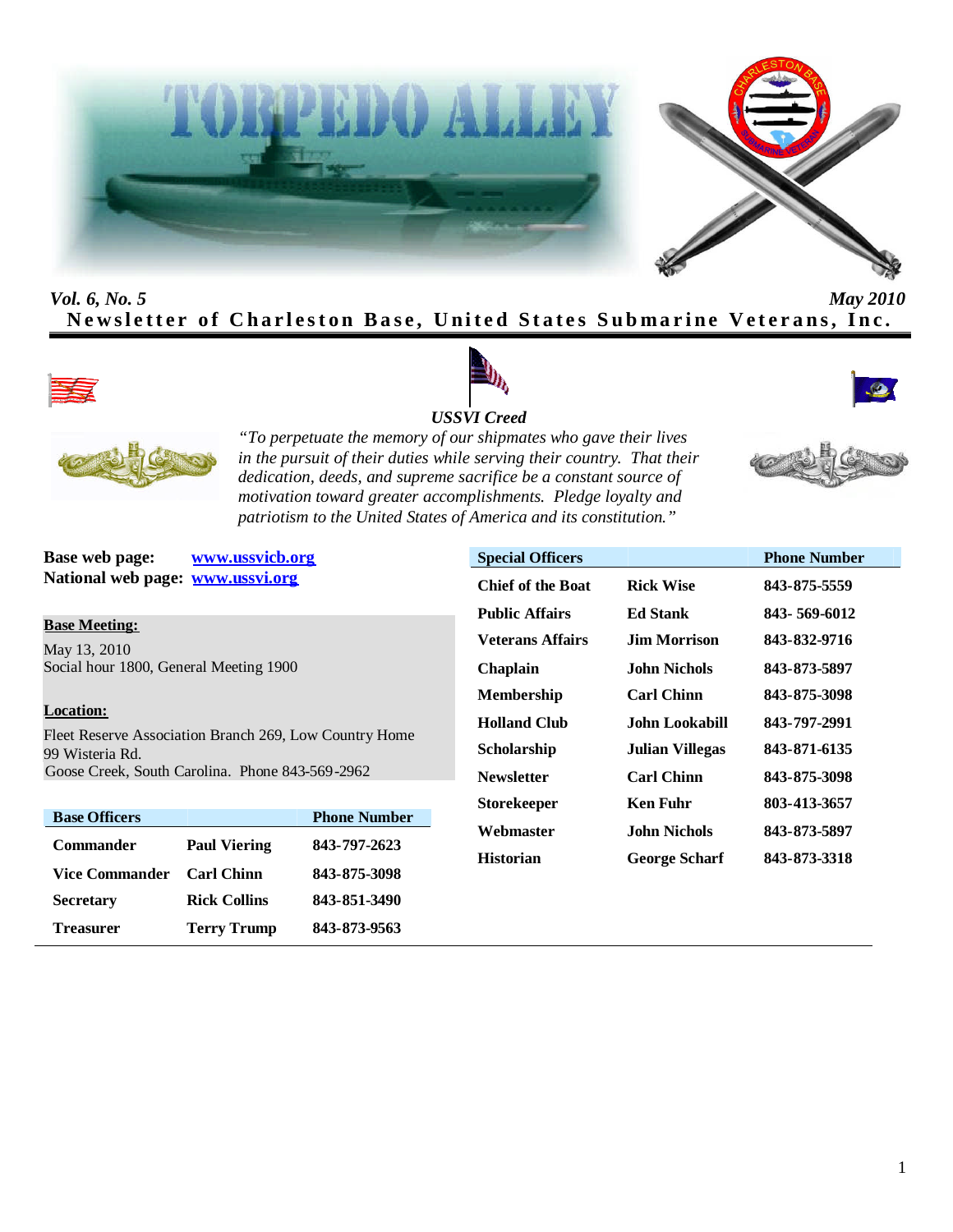#### **Minutes of the April 2010 meeting**

Attendance for the April 8, 2009 meeting was 105

**Opening Ceremony**: Base Commander called the meeting to order. A Quorum was present and the meeting was commenced at 1900.

**Introductions**: New people were introduced; Gordon Smith RMC SS, FTB1 SS Jim Reid, QM2 SS Paul Jameson, MS1 SS Herman Stiles, Craig L. Farr, and there were numerous visitors from the Tinosa reunion. Welcome aboard.

**Secretary**: Secretary Rick Collins asked for a motion to approve the meeting minutes from last month. A motion was made and seconded. Minutes approved.

**Treasurer**: Terry Trump gave the treasurer's report.

**Storekeeper**: Please pick up what you ordered and pay for it. I have orders for 3 people.

**Chaplain**: Cards were received as follows:

Received from the Konetzni family:

*"Nick and Shipmates of the Charleston Base --- Thanks for your support and prayers during our time of need! We will never forget our son Kyle but in addition we will always cherish our friendship with "bubbleheads." Thanks and warm regards---Al & Missy Konetzni"*

Cards were sent as follows:

**Roger Rader.** Roger passed out at our meeting in January and was taken to the hospital. He had low potassium and sodium levels. He is doing well now.

**Tammara Butler.** Tammara is Rich Stump's daughter who is fighting aggressive breast cancer. She will be having surgery at the end of February.

**Soupy Campbell.** Soupy had prostrate surgery on 27 January. He is home and doing well.

**Dot Campbell.** Dot is Soupy's wife and is having some health problem.

**Steve Curry and Donna Curry & family.** Steve's brother and Donna's husband, Tom, lost his battle with prostrate cancer on 5 February.

**Tom Lufkin.** Tom had rotator cuff surgery and is recovering well.

**Bill Bates.** Bill had a mini-stroke after our last meeting. He is home and doing well.

**Brian Steffen.** Brian's wife, Debra, died suddenly from a massive heart attack on 6 February. Brian is a member of Palmetto Base in Columbia and a dual member of

Charleston Base. Additionally, he is the Palmetto Base Sr. Vice Commander, Treasurer and Storekeeper.

**Marty Sessler.** This past Tuesday Marty had a heart cath in preparation for repairs to his aortic aneurysm. They discovered a 99.9% clogged artery and installed two stints. He now has to wait for 30 days before he is able to have the aneurysm repaired and his gall bladder taken out. He

**Webmaster:** Gave report on what is new on the website.

**Scholarship**: We have 7 applications as of today, the deadline is April 15th.**Veteran's Affairs**: No report

**Fleet Reserve:** The reserved seat for the next Honor Flight was won by Crystal for her father.

**District Commander:** Not present

**Vice Commander Report**: Gave report on SubBall, WW2 vets are free and the food is buffet style. He also whined about his missing pen.

**Holland Club**: No report

**Membership**: We have 320 members.

**Little David:** Working party Wednesday, April 14th @1000.

**Newsletter:** No report

**After Battery**: No report

**Chief of the Boat**: 1. Upcoming events will be sent out on e-mail.

2. Grits festival parade April 17th line up at 1000.

3. Friday April 23 NPTU picnic at Marrington Plantation.

4. Picnic Saturday May 29th @ the After Battery.

5. SouthEast regional convention April 25th till 29th.

**Base Commander**: Base elections in May. The Secretary and Vice Commander are up for election.

**Nuclear Historian**: Explained new terms for political correctness and today's Nucs.

**Old Business**: Rick Sparger gave a big thanks to all who helped with the oyster roast. He also complained about how the Base Commander pronounces his name.

**New Business**: None

**Good Of The Order**: Representatives from the Haddo base invited all Charleston base Subvets to the Cleveland Tennessee Armed Forces Day parade on May 7th, the longest continuous Armed Forces Day parade in the country.

Saturday May 8th is the 3rd annual Victory House car and truck show.

May 9th is the wear your Dolphins to work day.

April 11th is Submarine Day.

From Larry Starland: "all dual members may join with the FRA's ceremony during funeral services."

The depth charge drawing was held with \$320 to the winner. The winner was Dusty Rhodes of the Tinosa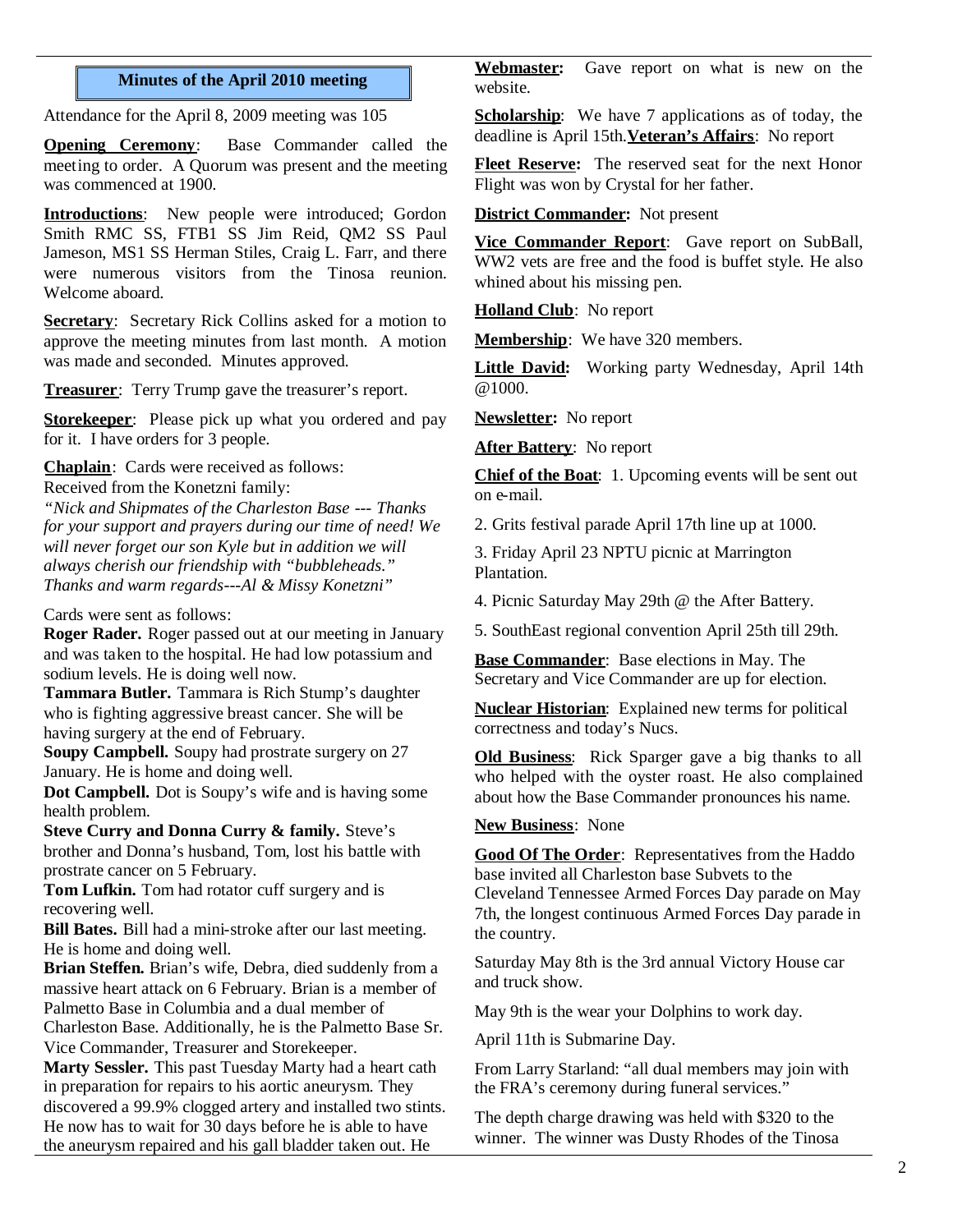requests that you call him before you go visit at his home. **Jon Sutton.** Jon is recovering at home from a recent heart surgery.

Several follow-ups were made on those who've had surgery or illnesses in the last couple of months along with the base sending additional cards.

If you know of shipmates or spouses from other bases who are having a difficult time, had surgery, etc. and would like for USSVI Charleston Base to send them a card please send their name and address to the Chaplain via email or phone call.

**Historian**: I have all the newsletters on a CD, will try to get the pictures on CD's also. If you have pictures please let us borrow them to copy.

**Public Affairs**: He has a disc from Lee Allison's newscast and will try to put it on the web.

**Sub Vets WWII**: Stacy Powell gave the date for next meeting which is 15th of April at Ryan's' in Summerville @ 12 pm. Lee Allison has calendars and lost boat cards for sale.





May 13 – Monthly meeting

- May 15 Submarine Birthday Ball
- May 22 Fleet Reserve picnic at Short Stay
- May 29 Charleston Base picnic at The After Battery; starts at Noon. \$5 each and bring a dish.

reunion. Dusty gave \$50 back to the Charleston Base scholarship fund.

The Base Commander adjourned meeting at 2010.

## **\*\* End ofthe minutes for April 2009 \*\***



*"Don't tell mom I'm a submariner, she thinks I play piano in a whorehouse."*

| <b>May Submarines Lost:</b>        |                                        |                                      |  |  |
|------------------------------------|----------------------------------------|--------------------------------------|--|--|
|                                    |                                        |                                      |  |  |
| <b>USS Runner</b>                  | SS 275                                 | May 28, 1943                         |  |  |
| <b>USS</b> Lagarto                 | SS 371                                 | May 3, 1945                          |  |  |
| <b>USS</b> Squalus                 | SS 192                                 | May 23, 1939                         |  |  |
| USS Stickleback SS 415             |                                        | May 29, 1958                         |  |  |
| Run silent, run deep               |                                        |                                      |  |  |
|                                    | For freedom we fought to keep          |                                      |  |  |
|                                    | How we spent so many days              |                                      |  |  |
|                                    | Beneath the shimmering waves           |                                      |  |  |
|                                    | A terrible foe we fought               |                                      |  |  |
|                                    | And gave our lives; and freedom bought |                                      |  |  |
| Now our souls forever lie          |                                        |                                      |  |  |
|                                    | Restlessly beneath the waves           |                                      |  |  |
|                                    | So silent now, so deep                 |                                      |  |  |
|                                    |                                        | For it is not enough for you to weep |  |  |
|                                    |                                        | For we shall not have died in vain   |  |  |
| Lest you forget for what we gave   |                                        |                                      |  |  |
| We gave our lives, freedom to save |                                        |                                      |  |  |
| For if you forget our deeds        |                                        |                                      |  |  |
| Then we shall never sleep          |                                        |                                      |  |  |
|                                    |                                        | Though we lie so silent, so deep     |  |  |
| Al Alessandra, 2005                |                                        |                                      |  |  |

#### **Giving Back to Vets**

By Dave Lindorff, May & June 2010

Last Memorial Day, Sue Christensen had a revelation. A retired nurse administrator, Christensen, then 83, was laying a wreath at the veterans' monument in East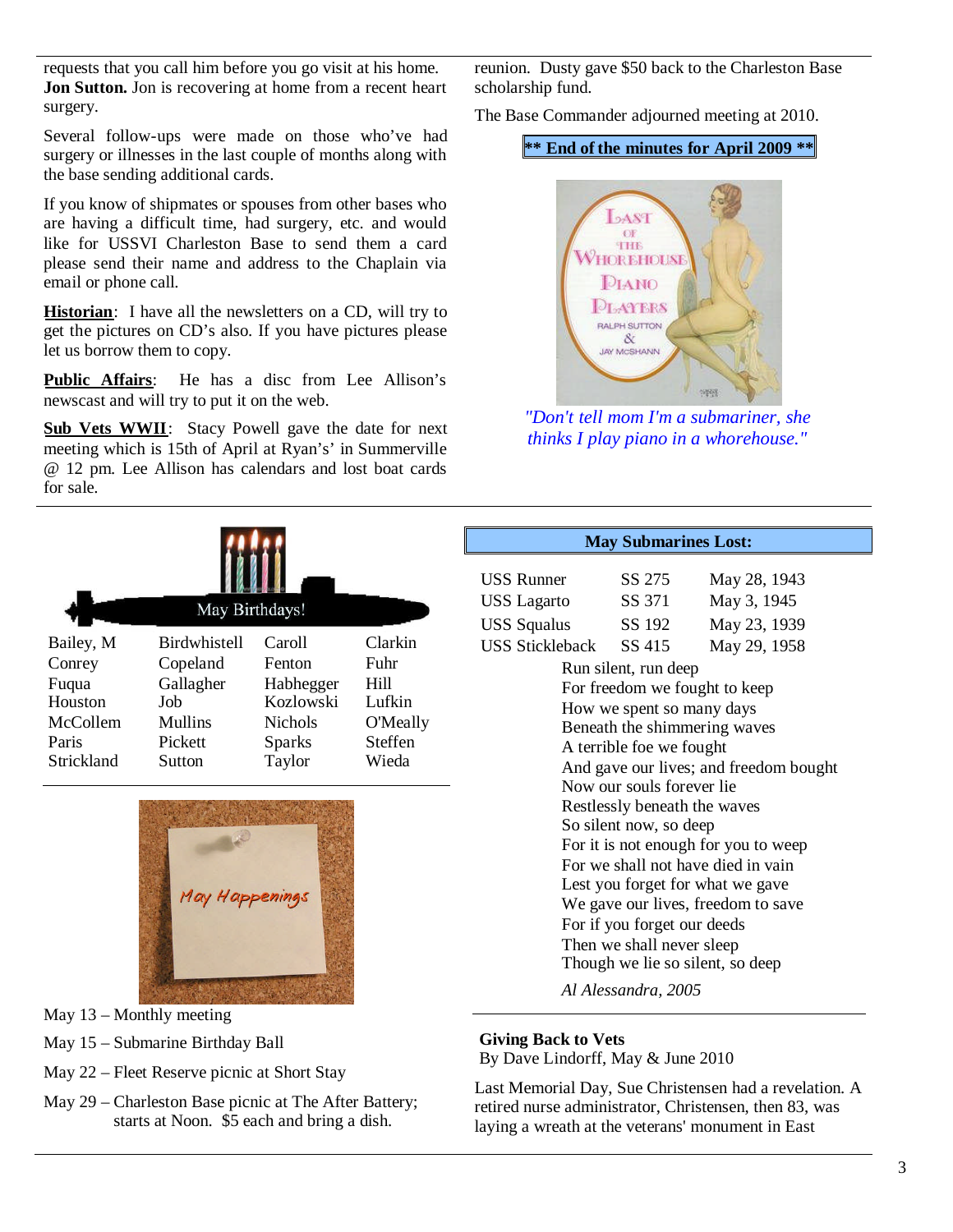#### **From Our Webmaster**

Shipmates...as Webmaster I am constantly looking for pictures and web links that might pique your interest. I've just come across one concerning the Library of Congress (LOC). As you know the LOC is our country's storehouse of historic information. This is a great website that can hold your interest for hours and days (if you have that much time to spare.) I did find one area of particular interest to our organization. The Stories from the Veterans History Project makes accessible to all the personal accounts of American war veterans so that future generations may hear directly from veterans and better understand the realities of war. I hope you enjoy this website as much as I have to this point. Below is one section from the website concerning "Submarines - The Silent Service".

I've also placed this link on our Charleston Base website.

Explore the Library of Congress from home The Library of Congress was founded on April 24, 1800. It was designed to be the research arm of Congress. The public can visit, but only government officials can check out material. The Library of Congress has a copy of all media published in the United States. Its collection currently contains more than 21 million books. Altogether, over 141 million works of all types are housed there. With advances in technology, that information is starting to go online. The Library is steadily beefing up its digital collections. These are freely available on its Web site. These collections include American historical documents and international documents. More than 1 million historic images can be browsed. Collections of maps, manuscripts, newspapers, and legislation are all available. It's a fun way to explore America's history!

Working and living in a confined space beneath the ocean (and sometimes the Arctic polar cap) demands a special kind of person. The Navy's submariners are all volunteers, carefully tested and screened and able to perform any job aboard, including steering the massive boat. During World War II, U.S. submarines sank more Japanese ships than did U.S. surface vessels and planes, but at a high cost: a twenty percent casualty rate. In the Cold War, nuclear submarines prowled the oceans, gathering intelligence or poised to launch a missile on command.

http://www.loc.gov/vets/stories/ex-war-submarines.html

## **Navy Policy Will Allow Women To Serve Aboard Submarines**

From Commander, Submarine Forces Public Affairs NORFOLK, Va (NNS) -- The Department of the Navy has announced a policy change that will allow women to serve on submarines. The change was considered by Congress after Secretary of Defense Robert Gates formally presented a letter to congressional leaders Feb. 19, 2010

Norriton, Pennsylvania, when she heard a speaker at the remembrance ceremony say that many vets suffer lingering problems from their wartime service—and don't realize they could receive help from the Department of Veterans Affairs (VA). "It suddenly hit me," recalls Christensen. "For 57 years I've suffered from panic attacks. Could it be from my time in the Navy?"

After the ceremony she approached the speaker, John Nowak, who works with the Montgomery County Office of Veterans Affairs in suburban Philadelphia. She explained that she had been a Navy nurse in a plastic surgery clinic at Camp Lejeune, North Carolina, during the Korean War. Her duties included patching up the disfigured faces of young Marines who had just returned from the front. Did he think that this experience could account for her suffering? Nowak suggested she visit his office, where she met with the director of veterans' services, who referred her to a counselor at the VA Medical Center in nearby Coatesville, Pennsylvania. There, she was diagnosed with posttraumatic stress disorder (PTSD) and given a 30 percent disability rating, a disability-compensation payment of nearly \$5,000 a year, and free psychological counseling.

Thanks to this support, the veteran nurse has begun to heal. "I'm already doing much better," she says. "I finally feel like a full person."

Christensen is one of 23 million veterans in the United States today, some 8 million of whom receive VA benefits. But congressional sources and critics say that many other deserving veterans are not availing themselves of assistance. Some, like Christensen, simply don't know they are eligible for benefits. "It never occurred to me that the VA could do anything for me," she says, noting she had never served in a war zone.

As Christensen learned to her advantage, Congress has expanded veterans' benefits—including disability compensation, pensions, and health care—over the past two decades and has eased eligibility standards. This is a vitally important development. For many veterans, VA benefits could mean the difference between a life of abject poverty or a secure old age. For others it can mean the difference between suffering from an undiagnosed service-related illness or receiving treatment from a specialist in war trauma.

# **So, what are the benefits available to veterans? Disability compensation**

Misconceptions about this program abound. First of all, a service-connected disability need not be a combat injury. Any injury suffered or aggravated while in uniform can be considered—even injuries incurred while traveling to or from National Guard duty. Second, compensation payments are unrelated to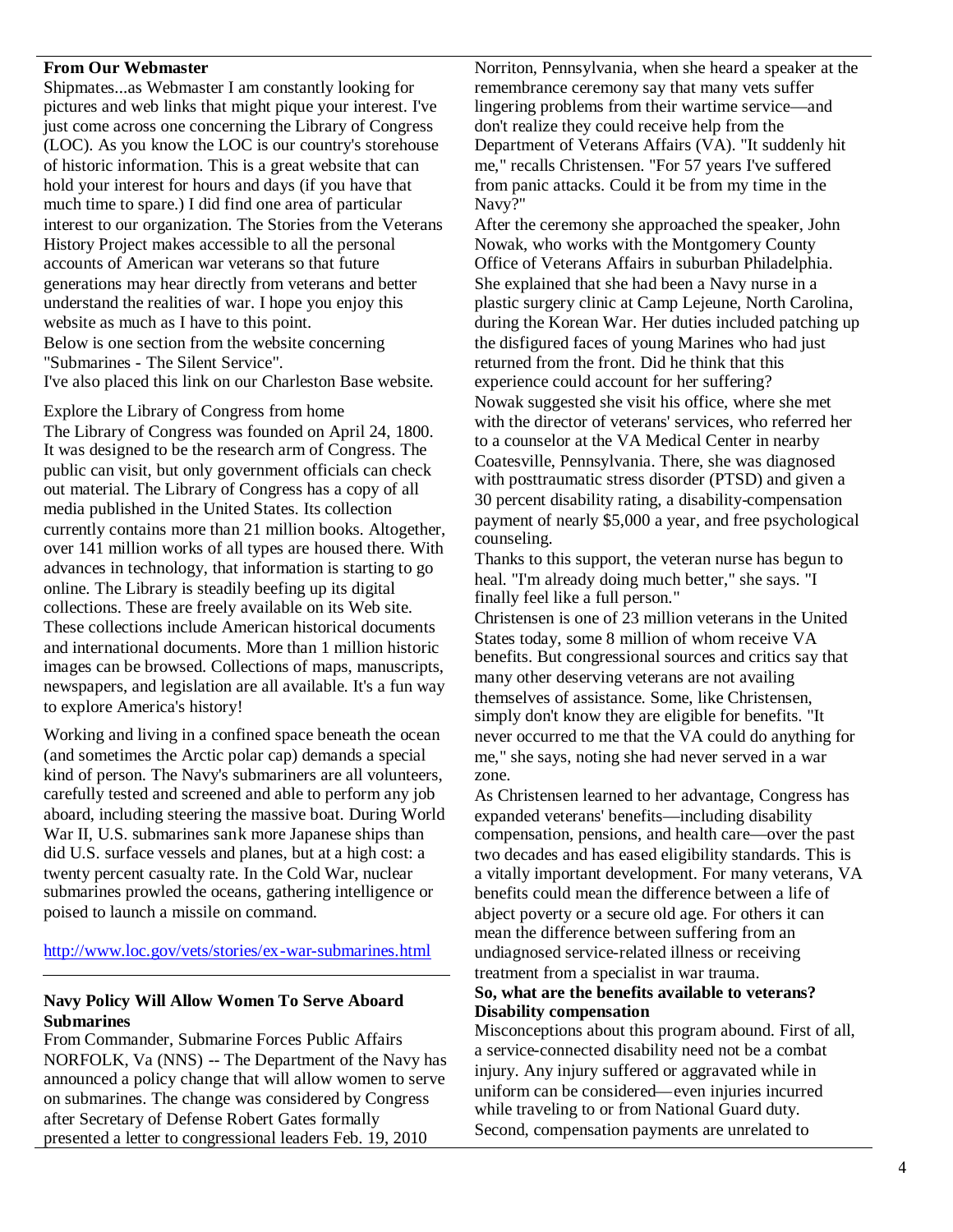notifying them of the Department of Navy's desire to reverse current policy of prohibiting submarine service to women.

"There are extremely capable women in the Navy who have the talent and desire to succeed in the submarine force," said the Honorable Ray Mabus, Secretary of the Navy. "Enabling them to serve in the submarine community is best for the submarine force and our Navy. We literally could not run the Navy without women today."

On July 28, 1994, Congress was notified of policy changes to expand the number of assignments available to women in the Navy. At that time, opening assignments aboard submarines to women was deemed cost prohibitive and assignments on submarines remained closed. Currently, women make up 15 percent of the active duty Navy  $-52,446$  of 330,700. Integrating women into the submarine force increases the talent pool for officer accessions and subsequently the force's overall readiness, ensuring that the U.S. Submarine Force will remain the world's most capable for ensuing decades.

"The young women that have come up to me since we announced our intention to change the policy have such great enthusiasm," said Adm. Gary Roughead, Chief of Naval Operations. "Knowing the great young women we have serving in the Navy, as a former commanding officer of a ship that had a mixed gender crew, to me it would be foolish to not take the great talent, the great confidence and intellect of the young women who serve in our Navy today and bring that into our submarine force." "Today, women earn about half of all science and engineering bachelor's degrees," said Vice Adm. John J. Donnelly, Commander, Naval Submarine Forces. "There are capable women who have the interest, talent, and desire to succeed in the submarine force. Maintaining the best submarine force in the world requires us to recruit from the largest possible talent pool."

Implementing the policy change will begin by assigning three female officers in eight different crews of guidedmissile attack (SSGNs) and ballistic missile submarines (SSBNs). The assignments involve two submarines on the East Coast and two on the West Coast, each of which is supported by a Blue and Gold crew. More living space is available aboard these platforms which will require no modification, permitting the Navy to move quickly on integrating female officers in submarines.

"We need to open up the aperture for submarine officer selection to maintain our current selectivity," said Rear Adm. Barry L. Bruner, Commander, Submarine Group Ten and leader of the Women in Submarines Task Force. "The key to making this significant change happen successfully will be correctly carrying out the plan and also ensuring that we educate the force and their families." SSGNs provide the Navy with an unprecedented combination of strike and special operation mission

income, and they are also available, at a reduced level, to surviving spouses. Monthly payments are based on the degree of disability, which can range from 10 percent (for tinnitus, for example) to 100 percent (unable to work or function normally), as determined by a doctor and subject to appeal. A 30 percent disability rating currently merits \$376 per month in compensation (\$421 if the veteran is married); vets who are 100 percent disabled receive \$2,673 per month (\$2,823 if married). To view compensation levels for various disability ratings, visit the **Department of Veterans** Affairs.

Representative John Hall (D–New York), who chairs the Subcommittee on Disability Assistance and Memorial Affairs for the House Committee on Veterans' Affairs, says the VA has a new attitude regarding disabilities. Under previous administrations, he explains, VA evaluators were encouraged to reject all but the most serious cases involving service-related disabilities. Today, led by Secretary of Veterans Affairs Eric Shinseki (a Purple Heart recipient with a prosthetic foot), the department is reaching out to vets with disabilities. This means, says Hall, that World War II–, Korea-, and Vietnam-era veterans who may have been turned down by the VA in the past should reapply especially because the department is now much more aware of (and sympathetic to) service-connected illnesses such as PTSD and ALS, or Lou Gehrig's Disease.

#### **Pensions for war veterans**

Although pensions were designed to help low-income veterans, the big surprise here is how much vets are allowed to deduct from income to determine if they meet the qualifying threshold. The Veterans Benefits Administration allows veterans to subtract all carerelated costs, including the costs of assistance with activities of daily living, nursing home care, and Medicare premiums. If the net income at that point is below \$11,830 for a single vet (or \$15,493 for a married one), the VA will provide a pension to bring the veteran's income up to that level.

Another common misconception is that pensions go only to people who served in wars overseas. In fact, the pensions are available to anyone (other than those dishonorably discharged) who served even a single day during wartime, even if that service was stateside. What's more, wartime periods extend beyond the end of hostilities (for a definition of wartime periods, visit  $U.S.$ </u> Department of Veteran Affairs Periods of War page). Widowed spouses of war veterans may also be entitled to pensions, even if they later remarried.

# **Health care**

Eligibility to receive health care at any of the VA's 1,400 hospitals, clinics, and care centers is based on an income test (except in the case of veterans who have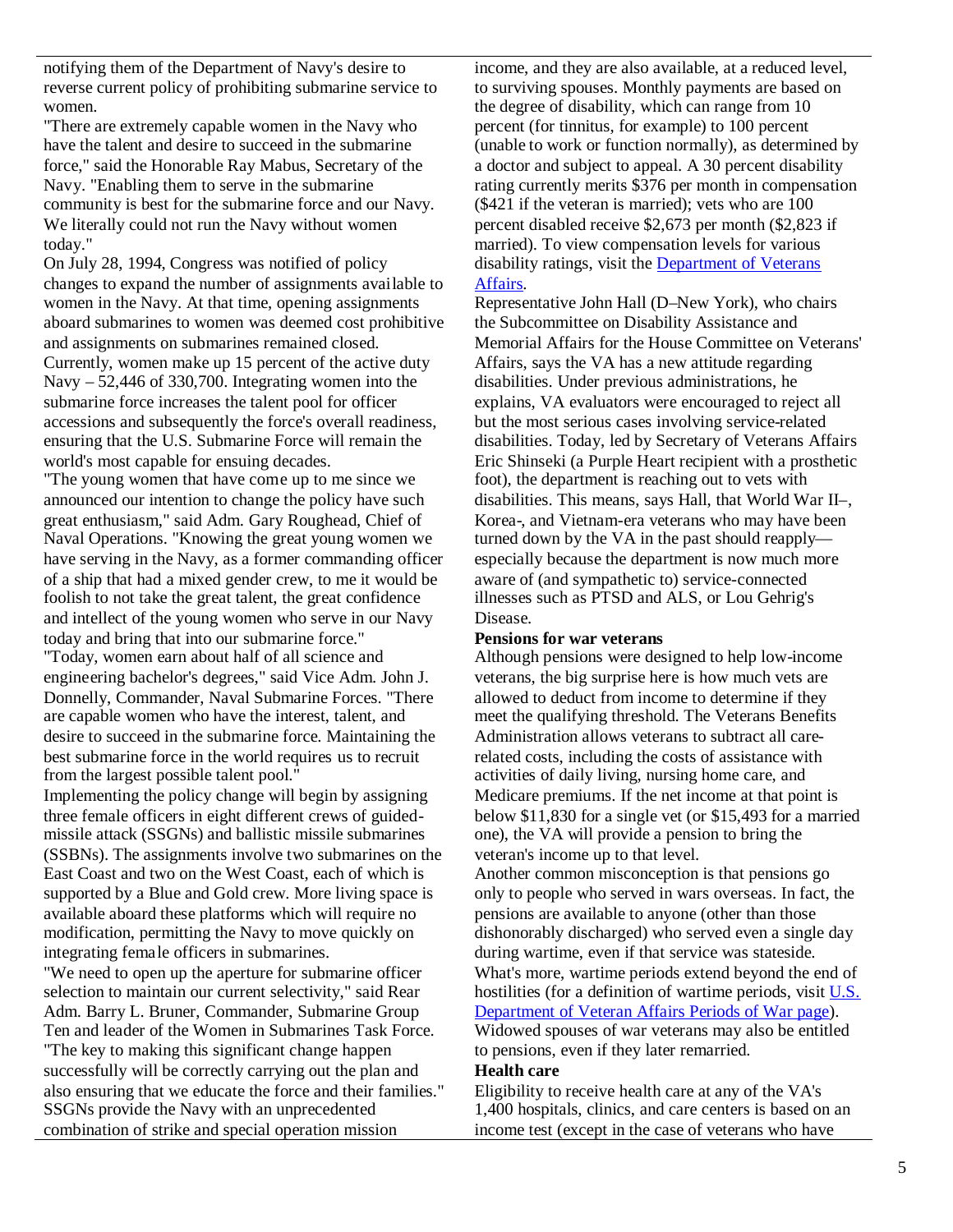capability within a stealthy, clandestine platform, while SSBNs are specifically designed for extended strategic deterrent patrols. There are currently 14 SSBNs and four SSGNs in the Navy's inventory, each with two crews assigned.

The female officers would be assigned after completing the 15-month submarine officer training pipeline, which consists of nuclear power school, prototype training, and the Submarine Officer Basic Course. The SSBNs are billeted for 15 officers and 140 enlisted, while the SSGNs have a crew allotment of 15 officers and 144 enlisted. "We have created a well-thought-out plan to phase in the female officers to the selected SSGN and SSBN submarine crews," added Donnelly. "Enabling these bright and talented female officers to serve will be a great asset to our submarine force, our Navy, and the strength of our military."

#### **Military Discounts Update 02**

All these businesses offer military discounts; all you have to do is ask:

| <b>Restaurants</b>     |                      |                           |
|------------------------|----------------------|---------------------------|
| Arby's                 | A&W                  | <b>Back Yard Burgers</b>  |
| <b>Burger King</b>     | Captain D's          | Chick-Fil-A               |
| <b>Cotton Patch</b>    | Denny's              | Dunkin' Donuts            |
| <b>Farmers Boy</b>     | <b>IHOP</b>          | Java Café                 |
| <b>KFC</b>             | Long John Silver     | Pancho's Mexican          |
|                        |                      | <b>Buffet</b>             |
| Pizza Hut              | Quizno's             | Sizzler                   |
| Sonic                  | Taco Bell            | Whataburger               |
|                        |                      |                           |
| <b>Services</b>        |                      |                           |
| AT&T                   | California           | Geico                     |
|                        | Cryobank             |                           |
| Jiffy Lube             | Meineke              | Sears Portrait Studio     |
| Travel and Leisure     | <b>Blockbuster</b>   | Movie theaters            |
| Ripley's attractions   | Professional Sports  |                           |
| and museums            | teams                |                           |
|                        |                      |                           |
|                        |                      |                           |
| <b>Products</b>        |                      |                           |
| <b>Apple Computers</b> | AutoZone             | Barnhill's                |
| <b>Bass Pro Shop</b>   | Bath and Body        | Big 10 Tires              |
|                        | Works                |                           |
| The Buckle             | <b>Champs Sports</b> | Copeland's Sports         |
| Dell                   | The Discovery        | Dress Barn                |
|                        | <b>Channel Store</b> |                           |
| The Finish Line        | Foot Action          | Footlocker                |
| Gadzooks               | <b>GNC</b>           | Goody's                   |
| <b>Great Party</b>     | Happy Harry's        | Home Depot                |
| Hot Topic              | Jockey               | Lerner                    |
| Lowe's                 | Michael's            | <b>NAPA Auto Parts</b>    |
| New York &             | Pac Sun              | Payless Shoes             |
| Company                |                      |                           |
| Play It Again Sports   | Pure Beauty          | Sally Beauty Supply       |
| <b>Spencer's Gifts</b> | Suncoast             | <b>Timberland Outlets</b> |
| Wilson's Leather       |                      |                           |

Cell Phone Service Discount - All Federal employees are able to get a 15% discount on their personal cell phones by calling their carrier and mentioning the "Federal Telecommunications Act of service-connected disabilities) and is not limited to veterans who served during wartime. The current national health-care income cap is \$32,342 for a single veteran, \$38,812 for a married vet. But this figure is adjusted for higher-cost regions, using the geographic means test (GMT) established by the Department of Housing and Urban Development. The GMT can push those limits much higher; in San Francisco, for instance, the income limit for eligibility is \$69,685 for a single veteran.

Again, all family medical expenses, including Medicare premiums, are deducted in calculating income. Veterans with disability ratings of 50 percent or higher receive free care at the VA. In today's VA system each veteran is assigned a specific primary care doctor who tracks that patient's treatment—a big improvement over the old days, when vets were assigned whichever doctor was available when they came to the clinic.

#### **In-home care**

Another surprise. Limited homemaking services and assistance with basic health needs, provided by private companies contracted by the VA, are available to all veterans who need in-home care and who meet the income test (subject to availability in the area where they live). Unless there is a hardship finding, single veterans with an income above \$29,402 (\$35,285 if married) may be assessed a \$15 copay if medical services are provided. Also available: respite care to provide a break for a spouse or family members who are caring for an eligible veteran. Depending on income, copays range from \$0 to \$90 per day.

## **Assisted living**

Vets and their spouses who reside in an assisted living facility may qualify for an aid and attendance pension/allowance to help pay for the costs of additional care. This benefit is based on the level of disability. The income thresholds for eligibility are \$19,736 for a single vet in assisted living or \$23,396 for a couple, after all allowable deductions.

#### **Prescription drugs**

Here's how good the VA drug plan is: all drugs are provided free or for an \$8 copay, depending on income. "So veterans may not need any Part D plan at all," says Tom Pamperin, acting associate deputy undersecretary for benefits and programs at the VA. Additionally, pension recipients are exempt from copays for VA health services, including drugs.

## **Nursing home care**

The VA owns and runs 132 nursing home facilities, and contracts with another 2,500 private homes in locations where it doesn't own one. Congress has mandated that the VA find a place for those veterans with disability ratings of 70 percent or higher. Vets with lower disability ratings are eligible as well, but they could be placed on a waiting list because of limited availability in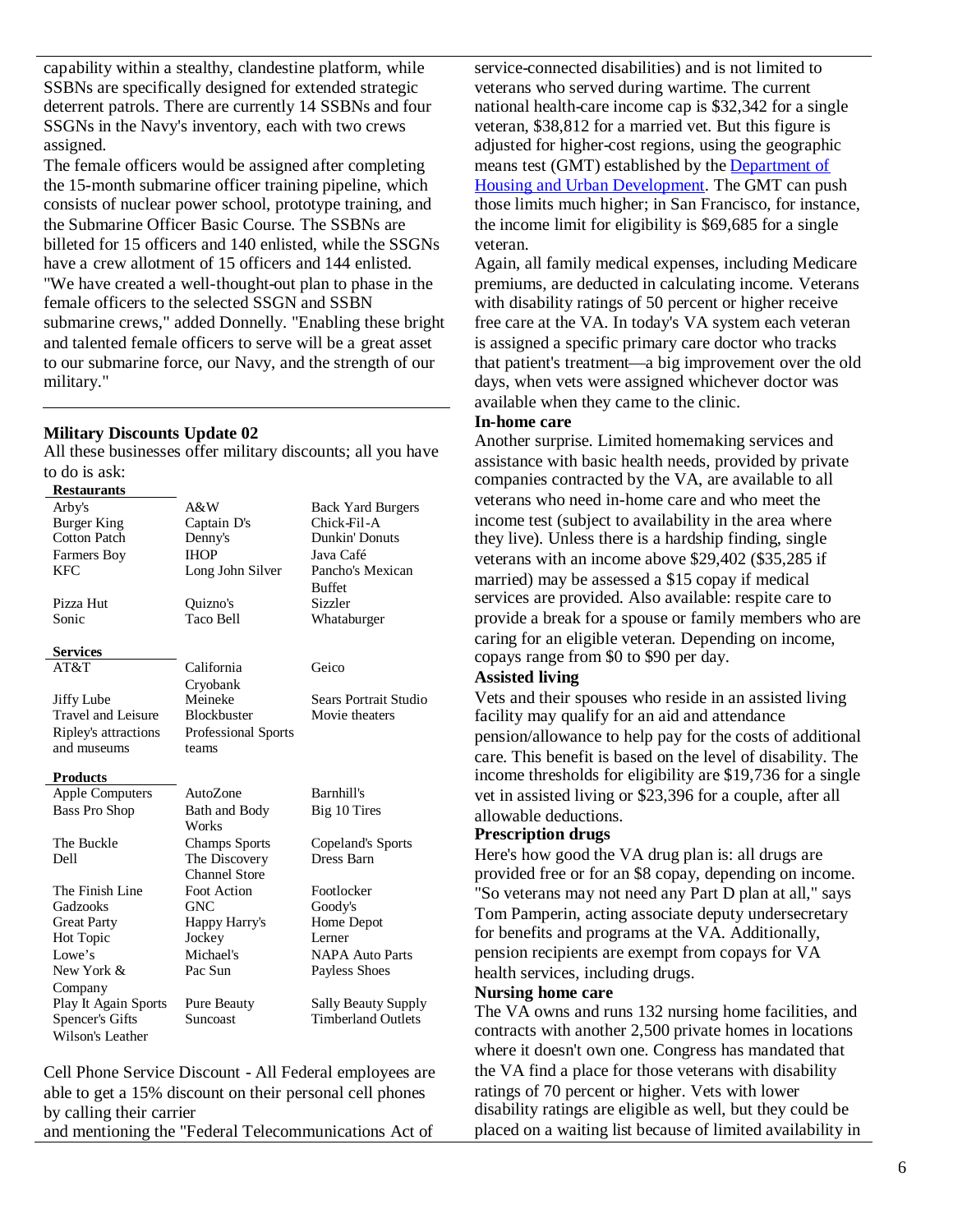1996 - Discount to Federal Employees Past and Present." You will need to know the military member's supervisor's name, phone number, and full address, so that his/her military status can be verified. Use the following contact numbers:

- Cingular 800-319-6393
- $\bullet$  Sprint 877-812-1223
- T-Mobile 866-646-4688
- Nextel  $800 639 6111$
- Verizon 800-865-1825

# **Plans To Allow Women And Gays, Ban Smoking Shake World Of Navy Submarines**

Imagine 150 fraternity brothers packed into a container the size of a three-bedroom house. Announce you are breaking hallowed traditions by taking away their cigarettes and admitting women. Then lock the doors and push the container deep into the sea, for months at a time. That's what the Navy, after decades of contemplation and controversy, has decided to do with its Submarine Force, an elite fraternity of 13,000 active-duty sailors that has been patrolling the oceans for 110 years.

As of Dec. 31, smoking aboard the entire submarine fleet will be summarily banned -- no small hardship for the estimated 35 to 40 percent of sailors who are nicotine addicts and can't exactly step outside whenever they want a puff.

Barring intervention by Congress in the next few days, the Navy has also said it intends to let women join submarine crews by the end of 2011, a move that isn't going over well with many active-duty and veteran members of the Silent Service, the stealthy nickname of the force. On top of all that, the military is girding for another social revolution that might take some getting used to inside the cheek-to-jowl confines of submarines: allowing gays and lesbians to serve openly in the ranks.

"The Silent Service is right now very much a boys' club," said Joe Buff, a military commentator and the author of six pulp fiction thrillers involving submarine adventures. "They're always bellyaching, and they always hate change. But I think the men are going to be better at all these changes than they're willing to let on." One active-duty lieutenant said he personally supported the changes but worried about the effect on crews, who have long relied on tobacco and male banter to ease the boredom of serving in a confined space. "There's very few avenues of stress relief," he said, speaking on condition of anonymity because he didn't want to be seen as challenging official policy. "You can smoke, or you can hang around and get creative with the conversation." Navy and Pentagon officials said the timing of the changes was coincidental but necessary. The Navy has been thinking about adding women to submarine crews since 1993, when female sailors began serving on surface warships. The military also has long expressed concern

many areas. Most states also operate veterans' nursing homes, some with more lenient admission requirements. **VA-guaranteed mortgages**

## Many veterans—and many mortgage lenders—wrongly think you can take out only one VA mortgage in a lifetime. The fact is, you can get multiple mortgages, but usually just one at a time, and you must have paid off the old one. These VA mortgages provide 100 percent financing—no need for a down payment. Older vets seeking to buy a unit in a senior-housing community may find this benefit useful—particularly in these days when home values are depressed and mortgages, especially mortgages with no down payment, are harder to come by. (The cost of the

required funding fee—typically 2.15 percent—can be added to the total mortgage amount, so it isn't necessary to pay this fee up front.)

In determining eligibility for all veterans' benefits, the VA is less restrictive than Medicaid regarding personal assets and income. Federal aid (such as food stamps or Supplemental Security Income) is not counted. Also, unlike with Medicaid, the VA's goal is to keep people in their own homes, so homes and cars are not counted as assets. Veterans are generally allowed to have \$80,000 in household savings and investments and still qualify for pensions and health care. There is also no "lookback" period for signing over assets to relatives. One word of advice, though. Navigating the VA bureaucracy can be tricky. Even registering with the VA can be daunting for some (you'll need to have your discharge papers in hand or ask the government to locate them). Fortunately, every state and most municipalities and counties in the nation have an Office of Veterans Affairs, staffed with trained people who can help you register and make your case for benefits. Various veterans' organizations—the American Legion and Veterans of Foreign Wars, among them—do this, too; lawyers certified by the VA tackle more complex issues.

Even the VA itself recommends that people take advantage of such outside help. "I would encourage people seeking VA benefits to utilize the free services of veterans' organizations or county veterans' affairs people," says Pamperin. "It's a good idea to have an advocate."

#### **Retiree On Base Dining**

Thanks to the Air Force's Food Transformation Initiative (FTI), retirees at six bases will soon be able to use military food service establishments previously reserved for active-duty Airmen. Retirees will pay the same market price as everyone else, and there will not be an added surcharge on top of the menu price. The six Air Force bases participating in the initiative are Elmendorf AFB, Alaska; Patrick AFB, Fla; MacDill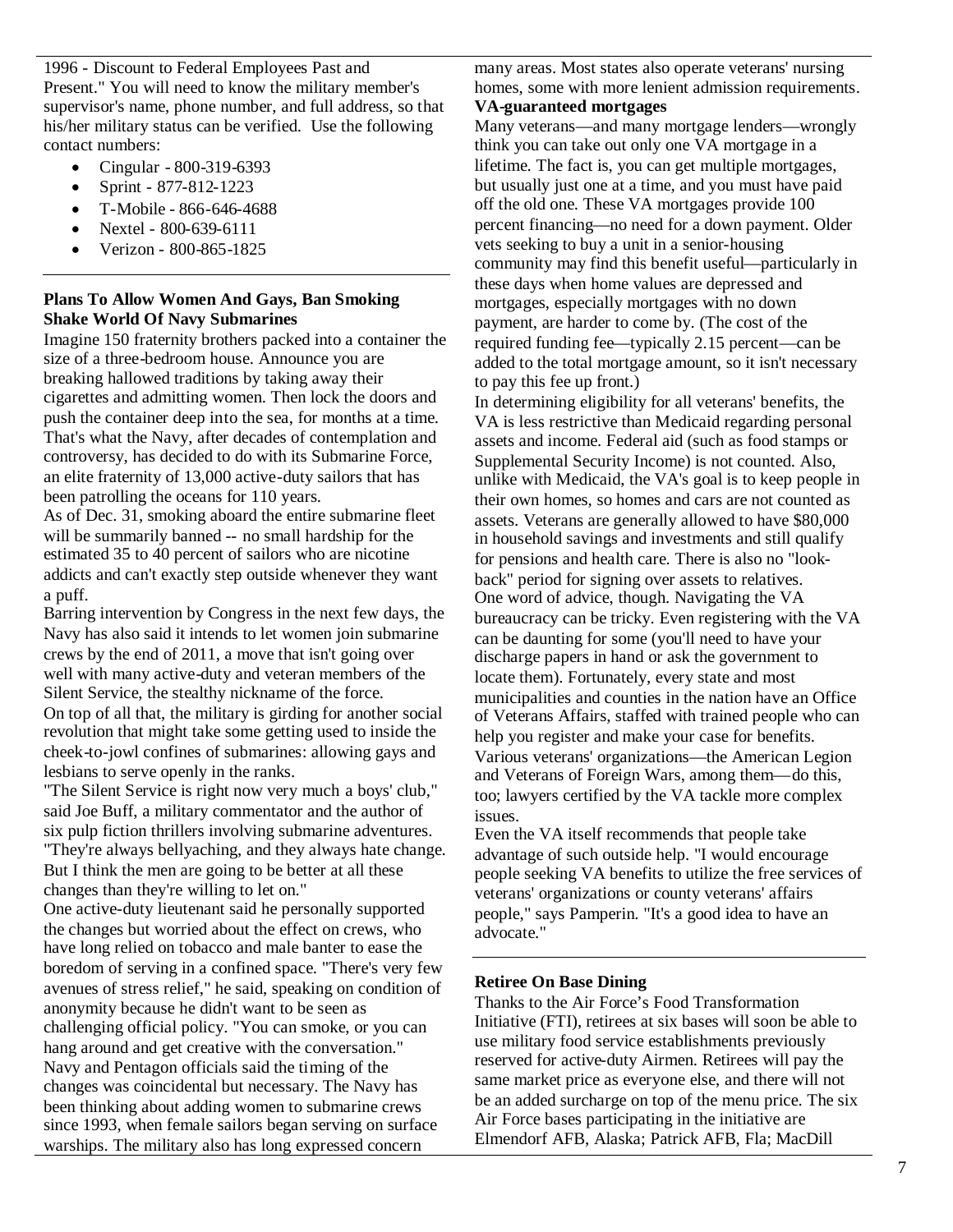about the health risks of second-hand smoke on submarines, where the percentage of smokers is far higher than in the U.S. adult population at large. Submarine commanders have been trying to reassure their crews -- as well as lawmakers -- about the changes. The Navy announced the smoking ban April 8 and said it would offer programs to help sailors kick the habit by the end of the year. After making noises last fall about letting women join the Submarine Force, the Defense Department formally notified Congress in February of its intentions. Congress has until the end of this month to weigh in, but so far it appears the decision is fait accompli. As commander of Submarine Group 10, based at Kings Bay, Ga., Rear Adm. Barry L. Bruner has acknowledged in his blog that anxieties persist. "I have listened to concerns and understand that there will [be] some difficulties," wrote Bruner, the leader of the Navy's task force on integrating women into sub crews. "However, I have no doubt that it is the absolutely right thing to do and we are working hard to ensure a smooth transition." Not all bubbleheads, as submariners are commonly known, are convinced. Of all the pending changes, the introduction of women seems to be igniting the strongest reactions, according to interviews with active-duty and veteran sailors. The complaints often fall into two categories: first, that female sailors will invariably become pregnant, potentially compromising missions during which submarines can remain submerged for months at a time; and second, that submarines are not built for the mixing of the sexes, given the tight passageways, shared berths and lack of privacy.

Joseph Shook, a retired submariner from Texas, responded to Bruner's blog with defiant comments, arguing that "over 99% do not wish to see it happen, all knowing it will not work as envisioned by whatever idiots have thought it up." Some of the backlash stems from a desire to preserve one of the few remaining public institutions in America where adult men can openly act like, well, young adult men. (Women sometimes board submarines as guests or as technicians on short-term assignments but are not assigned to crews.)

John A. Mason, a bubblehead who served in the Navy from 1977 to 1994, said he plans to submit to Congress written comments he has collected from 380 people opposed to adding women to sub crews. He said he has nothing against female sailors in the rest of the Navy but that underwater is another matter.

"Hormones do not shut down just because you go out to sea and submerge for many months at a time," wrote Mason, 53, of Comer, Ga. He said sailors rely on various coping mechanisms to deal with the stress of extended deployments, including man hugs, rear-end patting and other rituals; another veteran cited a tradition in which submariners who cross the equator for the first time are required to strip to their underwear.

AFB, Fla; Fairchild AFB, Wash; Little Rock AFB, Ark; and Travis AFB, Calif. This pilot program not only opens food establishments to all members of the base community, but customers will also see changes to food and beverage options, resulting in greater quality and variety, said Air Force Services Agency officials. Diners will see an overall increase in the variety and availability of healthy menu options on base. FTI will reinvigorate Air Force dining by hiring a contractor to transition to hybrid facilities on bases that will be open to the entire base populace, much like common business and university campuses, services officials said. Many base dining facilities have use rates of less than 50 percent. Instead of closing these facilities, Air Force plans call for transforming operations. This transformation will preserve the mission of providing meals to Airmen and bringing positive changes to the way Airmen are fed on base, services agency officials said. While services officials are excited about the forthcoming changes, they emphasized things will not happen immediately and that each base will be different. The first phase of the program is about improving menu options, they said, and the total transformation will take time. Opening the transformed dining venues to retirees and base employees will restore a sense of community because everyone will be able to eat together, Mr. Floyd said.

### **Navy Chief Says No Big Resistance To Women On Subs**

WASHINGTON — Navy Secretary Ray Mabus says he's getting little or no resistance inside the Navy since announcing he's going to let women serve aboard submarines.

Mabus says sailors and officers don't seem worried about ending the long-standing ban. He says the experience of female sailors aboard surface ships shows that men and women can work in close quarters. Submarines are among the few remaining places where military women are prohibited.

Mabus also says he's hearing little complaint within the Navy about his recent order banning smoking aboard subs.

#### **Sailor Found Dead Aboard Sub Nebraska**

*By Philip Ewing, Navy Times, April 22, 2010* A sailor was found dead Monday aboard the ballisticmissile submarine Nebraska at sea, according to a Navy spokeswoman, marking the third death aboard the ship in the last five years.

Machinist's Mate Fireman William Mack, 21, was found dead in the submarine's berthing spaces while the ship was underway in the Pacific Ocean. The cause is under investigation, said Lt. Kellie Randall, a spokeswoman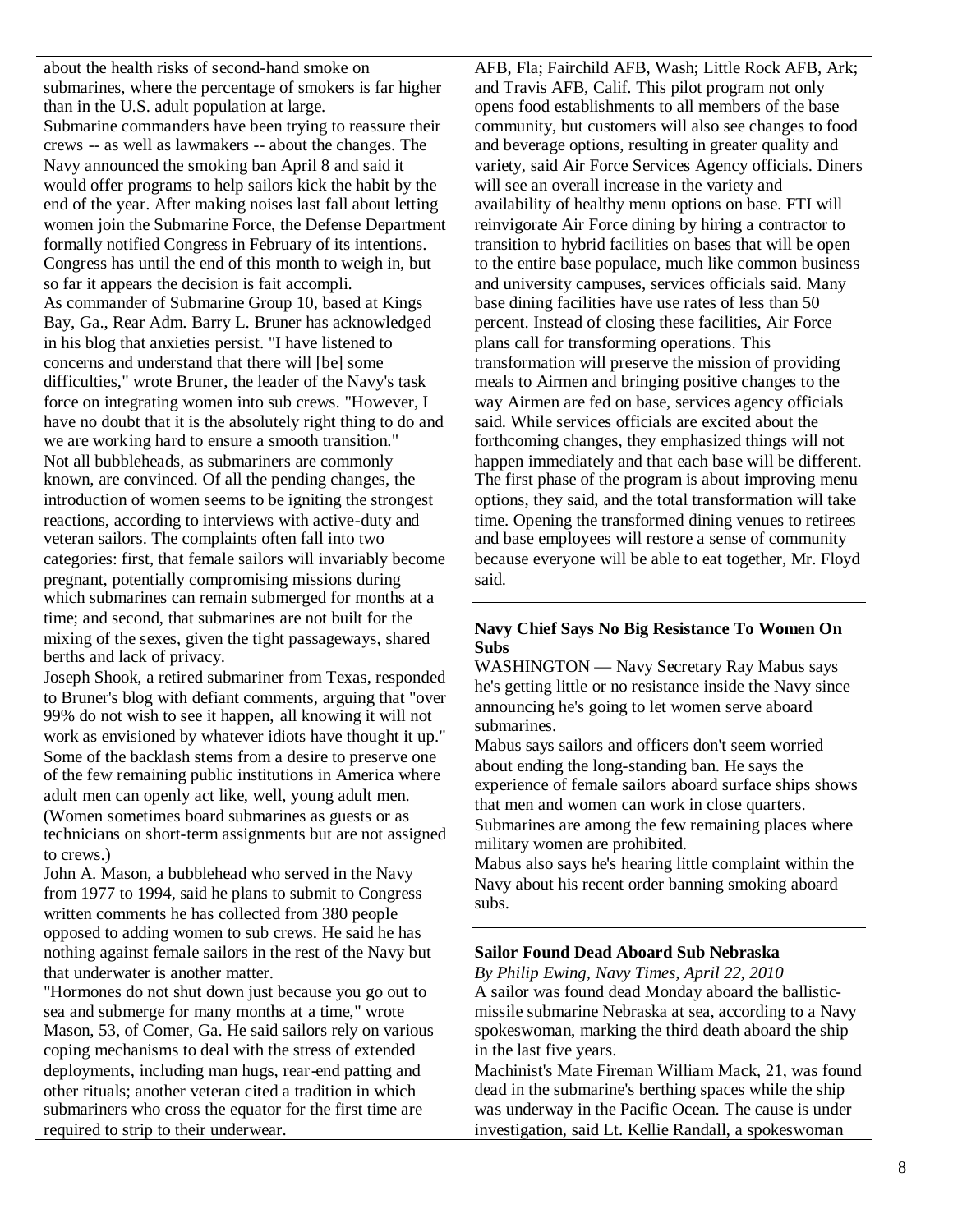"Serving on board a submarine is not a place to be if you are self-conscious or have any doubts about your sexuality," Mason added. "Silliness, male-bonding, and what might be considered inappropriate or 'politically incorrect' behavior in a civilian environment are all useful techniques that allow a sailor to endure the difficult living conditions and time away from their families and mainstream life."

The Submarine Force plans to integrate women in phases. Female officers will join first and in groups, largely to prevent the likelihood of sexual harassment. The inaugural class will consist of women who graduate this year from the U.S. Naval Academy in Annapolis; those who sign up will attend the Navy's submarine school in Groton, Conn. and receive other training before joining crews. At first, their service will be limited to fleet ballistic missile subs, also known as "boomers." They are larger than the Navy's fast-attack submarines, which will be harder to outfit with separate berths and bathrooms for women.

The Pentagon announced in February that it was also preparing for the integration of gay men and lesbians into the military, responding to President Obama's call to end the "don't ask, don't tell" policy that requires them to keep their sexual orientation a secret. That change appears to have submariners less riled than the admission of women or the smoking ban.

"Everybody knows there are already homosexuals on our force, and I don't think them being open about it will change anything on a boat," said another active-duty lieutenant who spoke on condition of anonymity. The lieutenant, a nonsmoker, said he would be grateful for the chance to breathe easier; although submarines are equipped with an extensive system of air filters, studies show they don't screen out all tobacco-related substances. But the officer said that, taken together, all of the changes might be too much, too soon for others to handle. "I'm worried that if you add women and remove smoking, some people will say, 'Too much is changing; this isn't

what I like, and I'm going to get out,' " he said. "I don't think you can remove cigarettes and add women and it not have some effect on the retention rate."

Navy officials said they don't anticipate a problem. In fact, they said one motivation in enabling women to serve on submarines is to increase their pool of potential recruits; it's not always easy to persuade people to live and work underwater for months at a time in a cramped, steel tube. "We literally could not run the Navy without women today," Navy Secretary Ray Mabus said Wednesday, pointing to the decision 17 years ago to allow women to serve on warships. The decision to open the Silent Service to women, he added, was "probably long overdue."

for Submarine Group 9; she said there was no damage to the ship and there had not been an accident. Mack's mother, Susan, of South Pittsburg, Tenn., told Navy Times on Thursday she had not yet been told what happened to her son, or exactly where the ship was when his body was found.

"He died at 10 a.m. That's all I know. I asked them, 'Where did my son die?' and they said, 'Ma'am, you will never know."

The Nebraska sailed March 18 from Naval Submarine Base Bangor, Wash., on a normal deterrence patrol. It surfaced this week "off Hawaii," Randall said, to take aboard agents from the Naval Criminal Investigative Service, who conducted an investigation for about 36 hours. Nebraska then met up with another boat, as was scheduled, to deliver people as part of an exercise. Mack's body and the NCIS agents were transferred to the second boat, Randall said.

Nebraska, in the hands of its Gold Crew, will continue its patrol without a replacement crew member. Mack is the boat's third sailor to die aboard since 2005. On Jan. 6 of that year, Machinist's Mate 3rd Class Aaron Scrimiger, 25, hanged himself in the machinery spaces while the ship was in port. On Sept. 20, 2008, Machinist's Mate 3rd Class (SS) Michael Gentile was killed after being "entangled and pinned" as he worked on the rudder machinery while Nebraska was at sea. Susan Mack told Navy Times that her son wanted to be a college professor; he was planning to study history at the University of Tennessee at Chattanooga. "Poor little Will," she laughed, "in all his vacations he never knew about Disneyland - he thought we were supposed to go to old cemeteries and courthouses and

historic things like that."

He hadn't been quite ready for college when he finished high school, so he elected to join the military. It was a choice between the Army and the Navy, she remembered.

"The Navy's been so good to our family. That's how all my uncles were educated. And Will loved Annapolis we visited Annapolis when he was a little kid, and he used to say, when I get married I want to get married at Annapolis, with the crossed swords and everything.' And I reminded him of that, so he said, "You're right, that's the good one - the Navy's the good one.'" He enlisted Dec. 3, 2008, and reported to Nebraska Aug. 4, 2009, records show. He was on his first deployment.

#### **Admiral Osborne Scholarship Fund**

How about helping out the scholarship fund? We are offering a Charleston Base Challenge Coin for sale. ALL proceeds go into the scholarship fund. Coins only cost \$7 each. Available for an additional \$1 is a protective plastic capsule. To get your coin(s) see Julian Villegas or Carl Chinn.